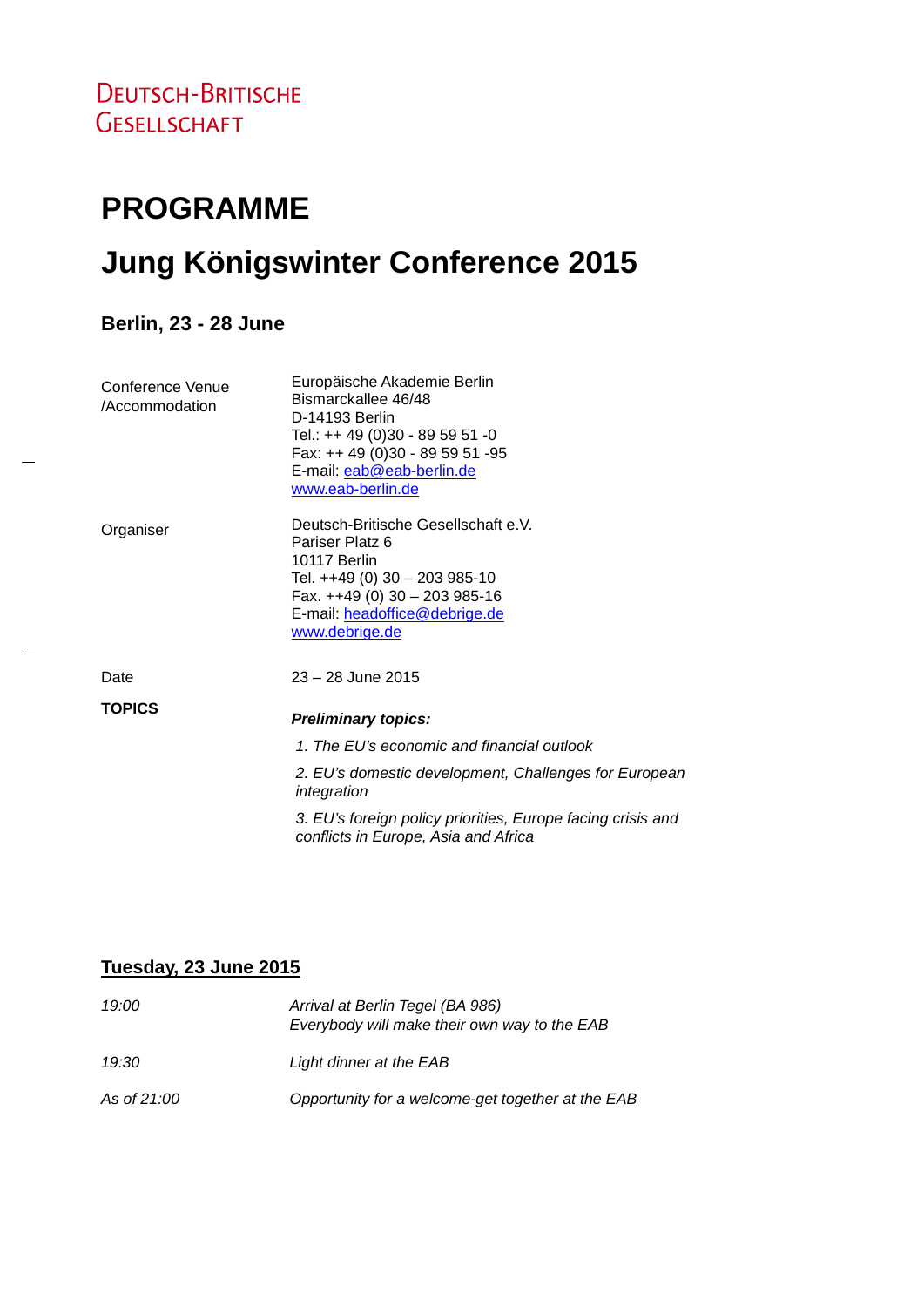## **DEUTSCH-BRITISCHE GESELLSCHAFT**

### **Wednesday, 24 June 2015**

| 08:30 | <b>Breakfast</b>                                                                                                                                                                                                                                                              |
|-------|-------------------------------------------------------------------------------------------------------------------------------------------------------------------------------------------------------------------------------------------------------------------------------|
| 10:00 | <b>Opening of the conference</b><br>by the Chairman Sir Nigel Broomfield, Former Ambassador to<br>the Federal Republic of Germany and the German<br>Democratic Republic<br>and Hans-Henning Horstmann, Ambassador ret.<br>Chairman of the Deutsch-Britische Gesellschaft e.V. |
|       | <b>Key note Speakers</b><br>Martin Kotthaus, Director General,<br>Auswärtiges Amt                                                                                                                                                                                             |
|       | Sir Peter Torry, KCMG<br>Former British Ambassador to Germany                                                                                                                                                                                                                 |
| 11:30 | Group photo take and Coffee break                                                                                                                                                                                                                                             |
| 12:00 | Introductions to the study group topics by selected<br>participants                                                                                                                                                                                                           |
|       | Group 1: Dr. Silja Baller; Jan Eger<br>Group 2: Julian Rappold; Clare Sturla<br>Group 3: Tobias Finke; Alexander Ward                                                                                                                                                         |
| 13:30 | Lunch at EAB                                                                                                                                                                                                                                                                  |
| 15:00 | Lecture with regard to the topic of group 3                                                                                                                                                                                                                                   |
|       | Speaker: Dr. Jana Puglierin, Program Officer,<br>Future Forum Berlin, DGAP                                                                                                                                                                                                    |
| 16:30 | Coffee break                                                                                                                                                                                                                                                                  |
| 17:00 | Study group sessions begin<br>Selection of Chair and Rapporteur                                                                                                                                                                                                               |
| 19:00 | Bus transfer to the Würth Haus                                                                                                                                                                                                                                                |
| 19:30 | Würth Haus, Schwanenwerder<br>Concert,<br>Lecture,<br>Dinner<br>Speaker: Manfred Kurz, Director of Würth Haus                                                                                                                                                                 |
|       |                                                                                                                                                                                                                                                                               |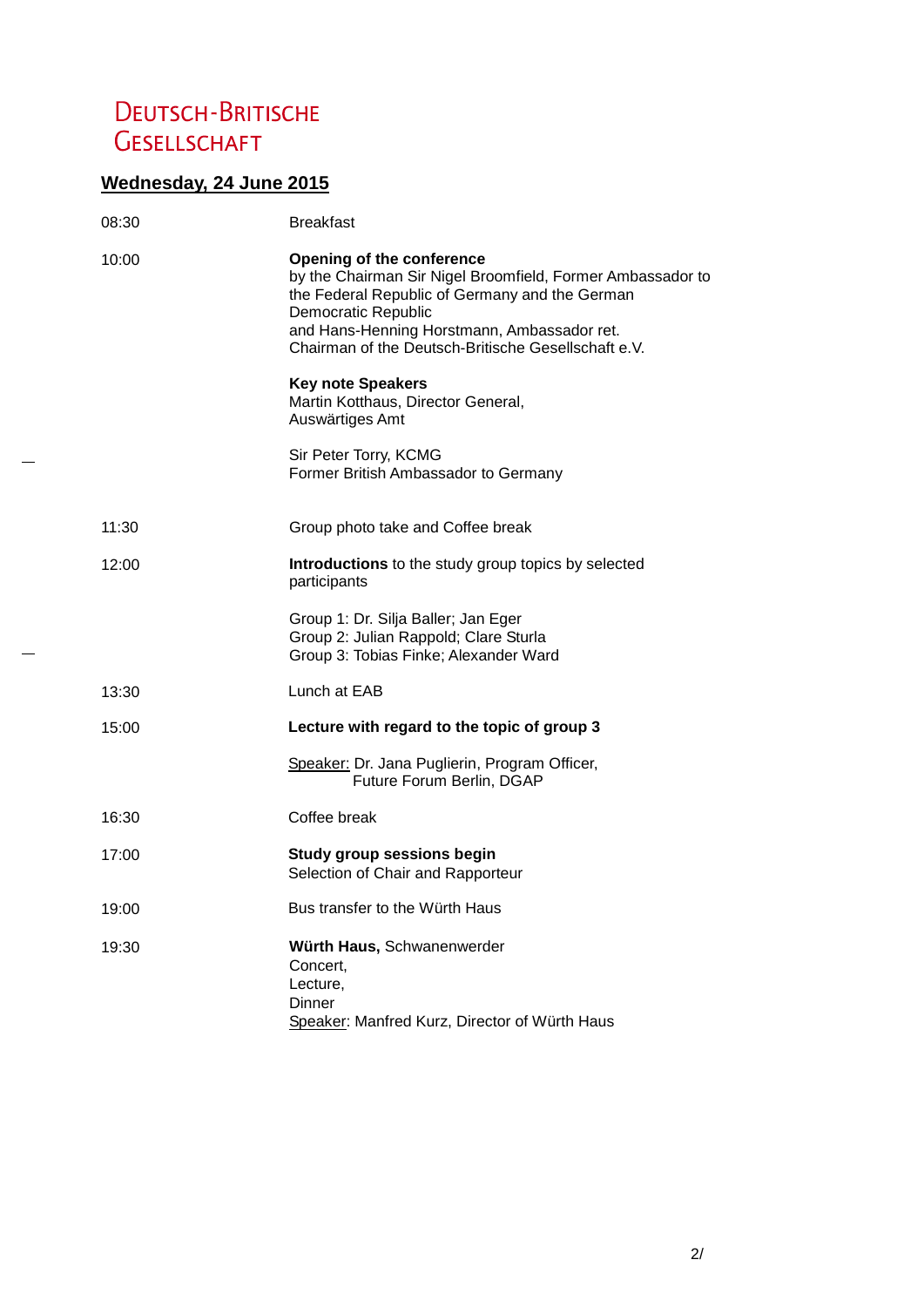## **DEUTSCH-BRITISCHE GESELLSCHAFT**

#### **Thursday, 25 June 2015**

| 08:00       | <b>Breakfast</b>                                                                                                                                |
|-------------|-------------------------------------------------------------------------------------------------------------------------------------------------|
| 09:00       | Lecture with regard to the topic of group 2                                                                                                     |
|             | Speaker: Dr. Daniela Schwarzer, Director Europe Program,<br>German Marshall Fund                                                                |
| 10:30       | Coffee break                                                                                                                                    |
| 11:00       | <b>Study groups</b>                                                                                                                             |
| 13:00       | Lunch at EAB                                                                                                                                    |
| 14:00       | <b>Study groups</b>                                                                                                                             |
| 16:15       | Bustransfer to Federal<br>Direct<br>Ministry of<br>Finance,<br>Wilhelmstraße 97, 10117 Berlin                                                   |
| 17:00       | Lecture with regard to the topic of group 1                                                                                                     |
|             | Speaker: Dr. Marco Semmelmann,<br><b>Federal Ministry of Finance</b>                                                                            |
| 19:00       | Walk to Brasserie am Gendarmenmarkt                                                                                                             |
| 19:30-21.30 | Dinner at the invitation of the Federal Foreign Office                                                                                          |
|             | Speaker: Ambassador Joachim Bleicker,<br>Deputy Director-General for European Affairs and<br>EU external & bilateral relations, Auswärtiges Amt |

#### **Friday, 26 June 2015**

| 08:00       | <b>Breakfast</b>                  |
|-------------|-----------------------------------|
| 09:00       | <b>Sir Nigel Broomfield</b>       |
|             | " A personal anecdote on Germany" |
| 10:30       | Coffee break                      |
| 11:00       | <b>Study groups</b>               |
| 13:00       | Lunch at EAB                      |
| 14:00       | Study groups                      |
| 15:30       | Coffee break                      |
| 16:00       | <b>Study groups</b>               |
| As of 18:00 | Light buffet and Time off         |